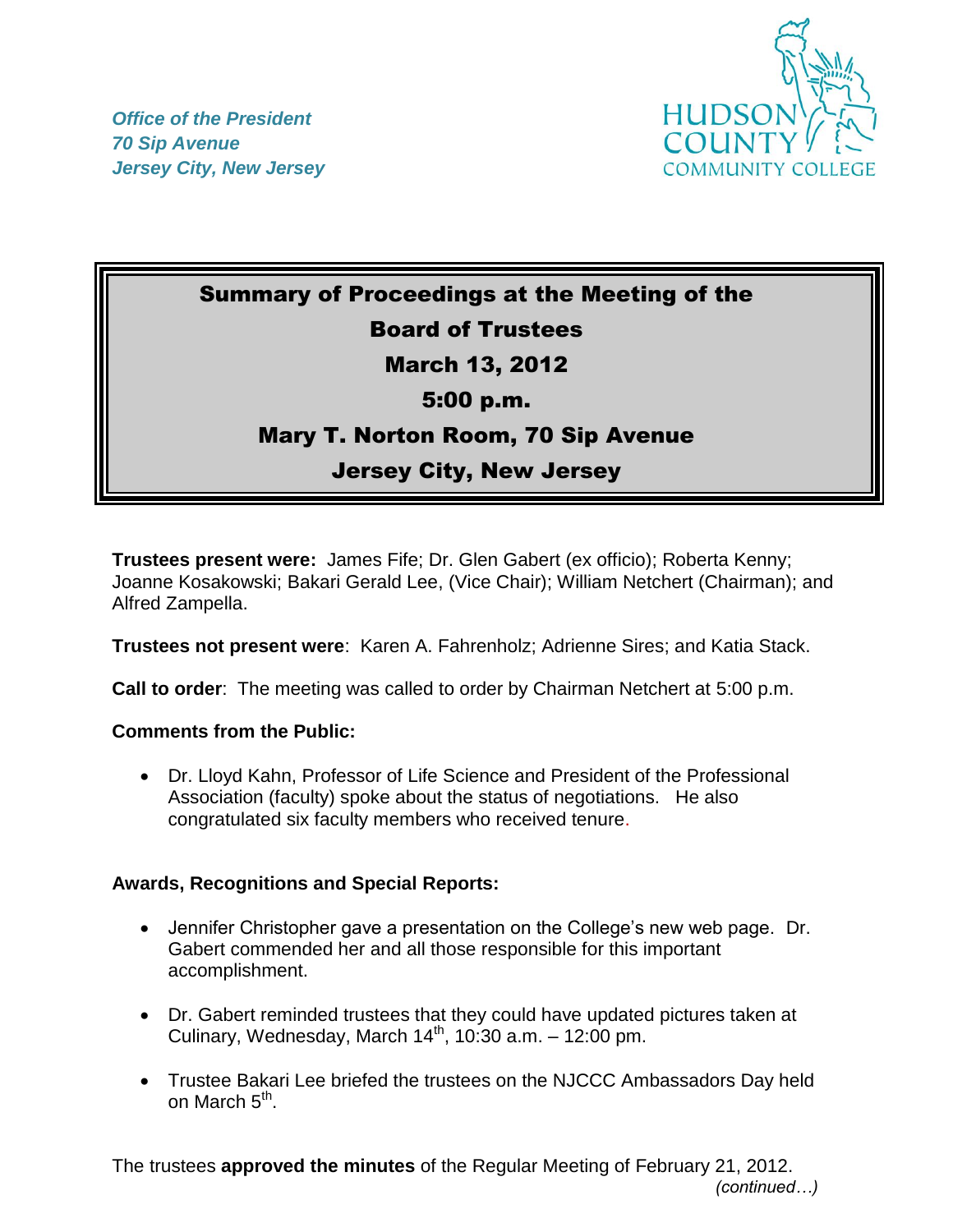The following actions were taken concerning **fiscal, administrative, lease and capital recommendations** brought forward by the Administration:

- The award to purchase additional movie tickets was made to American Multi Cinema Inc. of Chicago, Illinois at a cost of \$50,000.00 to be funded by the Student Activities budget.
- The FY 2011 Audit performed by Carr, Daley, Sullivan and Weir was approved.
- The tuition and rate schedule for FY 2013 was approved.
- The FY 2013 Operating Budget in the amount of \$49,470,726 was approved.
- The resolution ratifying the award of the contract with American Program Bureau of Newton, Ma at a cost not to exceed \$19,350.29 was approved.
- The College's request for Chapter 12 funds for FY 2013 in the amount of \$1,500,000.00 to finance the renovation, construction and furnishings of additional floor space in the new Library, Academic Building at 65-79 Sip Avenue, and request for additional funding, as may be required to meet the total cost of the project, was approved.
- The report of the Facilities Ad Hoc Committee for its meeting of February 9, 2012 was accepted for inclusion in the record.
- The College's rejection of all 11 bids received for Phase Two of the New Library and Academic Building was approved.
- The College's request for additional funding from the Hudson County Board of School Estimate in the amount of \$8,000,000.00 to finance the renovation, construction and furnishings of additional floor space in the new Library, Academic Building at 65-79 Sip Avenue as well as \$770,100.00 for preventive maintenance items campus wide, was approved.

The following actions were taken concerning **personnel recommendations** brought forward by the Administration:

- The retirement of a Student Financial Aid Assistant was accepted.
- A full-time PC Technician was appointed.